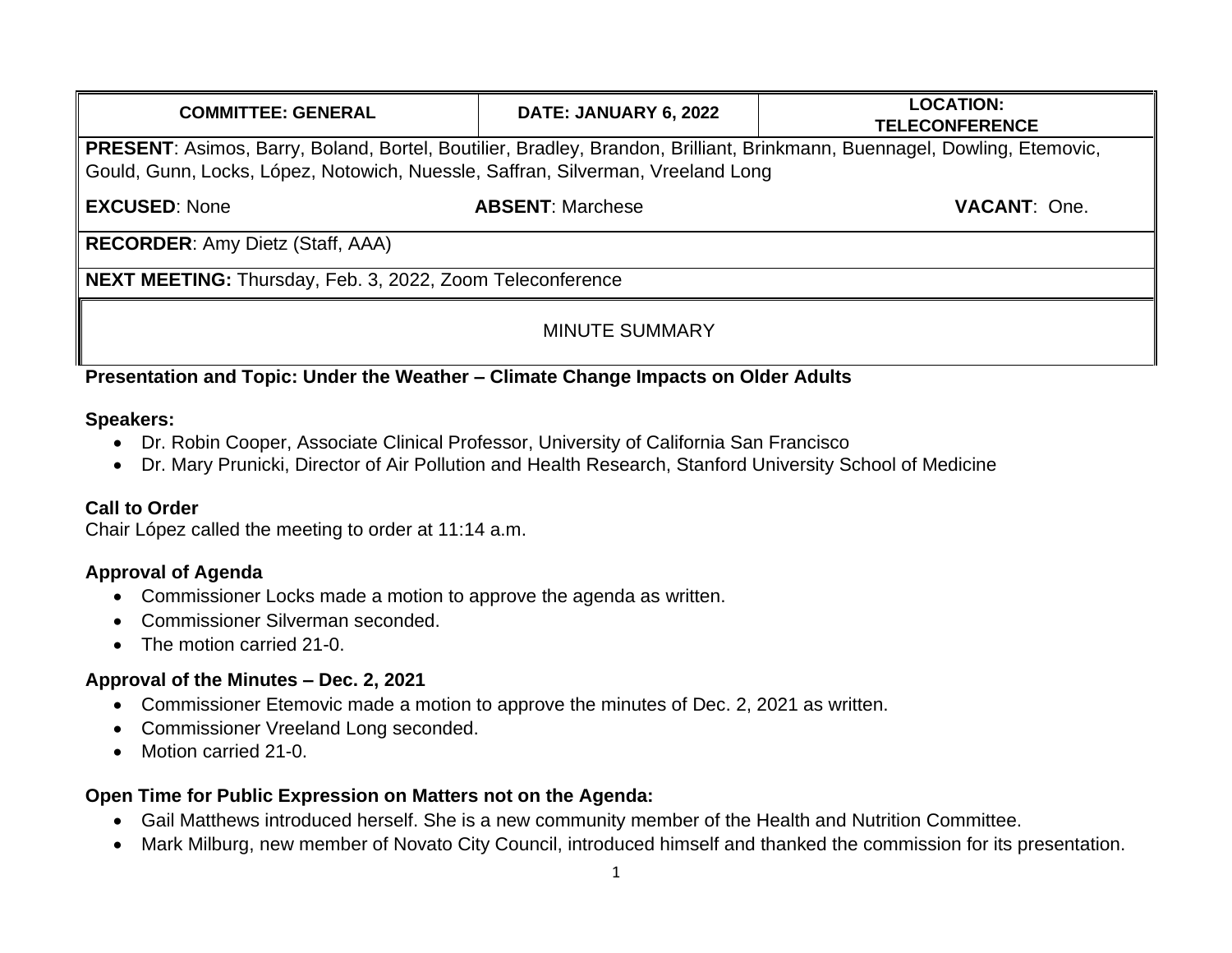- Jody Timms thanked the commission for the presentation and mentioned that there was a problem with the link and joining.
- Gerrie Kunin thanked the commission for its work and for the presentation.

# **Announcements:**

• N/A

# **Aging and Adult Services Report:**

Program Manager Cottrell reported on the following:

- Chloe Cook, Unit Supervisor with 473-INFO, will be taking a new job with Marin Health and Human Services in West Marin. The AAA will be recruiting soon for her position.
- The Grab and Go program is restarting with a new meal vendor, Council on Aging.
- Commissioners should have received an email from Chair Lopez that committee objectives will not be included in the Area Plan Update. Committees will draft objectives in May or June.
- RFP process for inter-departmental integrated services has concluded and a consulting firm has been selected. Teri will share more during AAI report.

# **Chair/Vice Chair/Secretary Report:**

# **Chair Report:**

Chair López reported on the following:

- Recommended commissioners look at Age-Friendly YouTube channel.
- January 21, 2022 will be the first anniversary summit for the California Master Plan on Aging.
- Ad hoc Communications Committee has put together a plan; new members will be joining.
- \* Chair's written report is attached as Addendum A.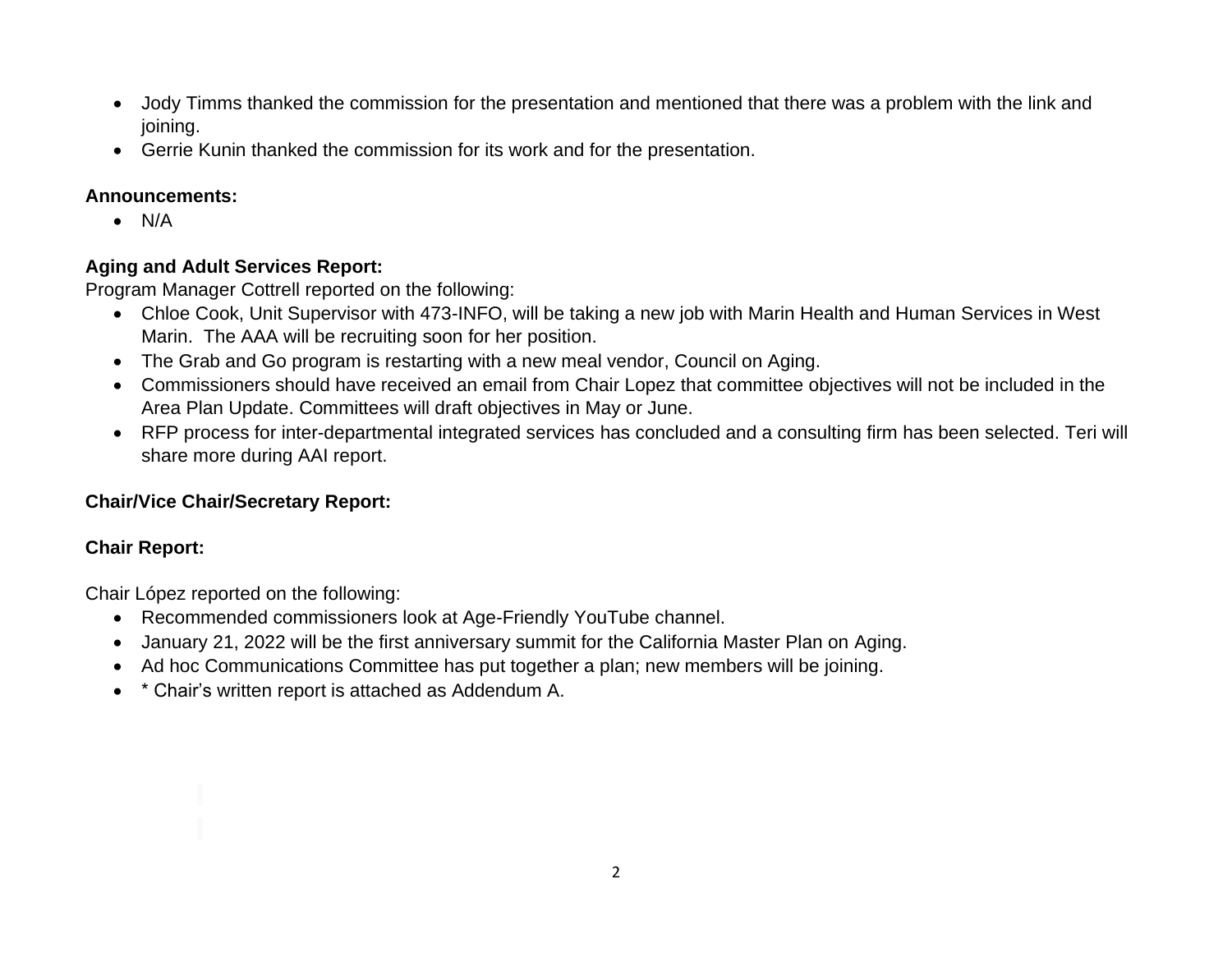### **Vice Chair Report:**

Vice Chair Silverman reported on the following:

• Ad hoc Bylaws Committee has been making progress in its rewrite, including the examination of the charge and responsibilities of the commission.

### **Secretary Report:**

Secretary Barry reported on the following:

- Will be stepping down as chair of the Ad hoc Communications Committee.
- Requested that commissioners send any updates to the next month's schedule.

# **Action Item: Approval of Resolution to Continue Online Meetings**

- Clarification: the resolution does not preclude having a hybrid or in-person meeting.
- Chair López made a motion to approve Resolution Number Three.
- Commissioner Gunn seconded.
- Votes in favor: Asimos, Barry, Boland, Bortel, Bradley, Brandon, Brilliant, Brinkmann, Buennagel, Dowling, Etemovic, Gould, Gunn, López, Notowich, Nuessle, Saffran, Silverman, Vreeland Long.
- Vote opposed: Locks.
- Motion carried.

# **Commissioner Updates (Commissioners appointed by the Cities & Towns):**

Boland (Town of Corte Madera)

• There was a biking tour of the holiday lights as a collaboration between Age-Friendly Corte Madera, the Intergenerational Center and the town of Corte Madera. Age-Friendly Corte Madera is working on numerous projects, including: helping Age-Friendly Larkspur get off the ground, continuing its speaker series and efforts on a walking map.

Boutilier (City of Sausalito)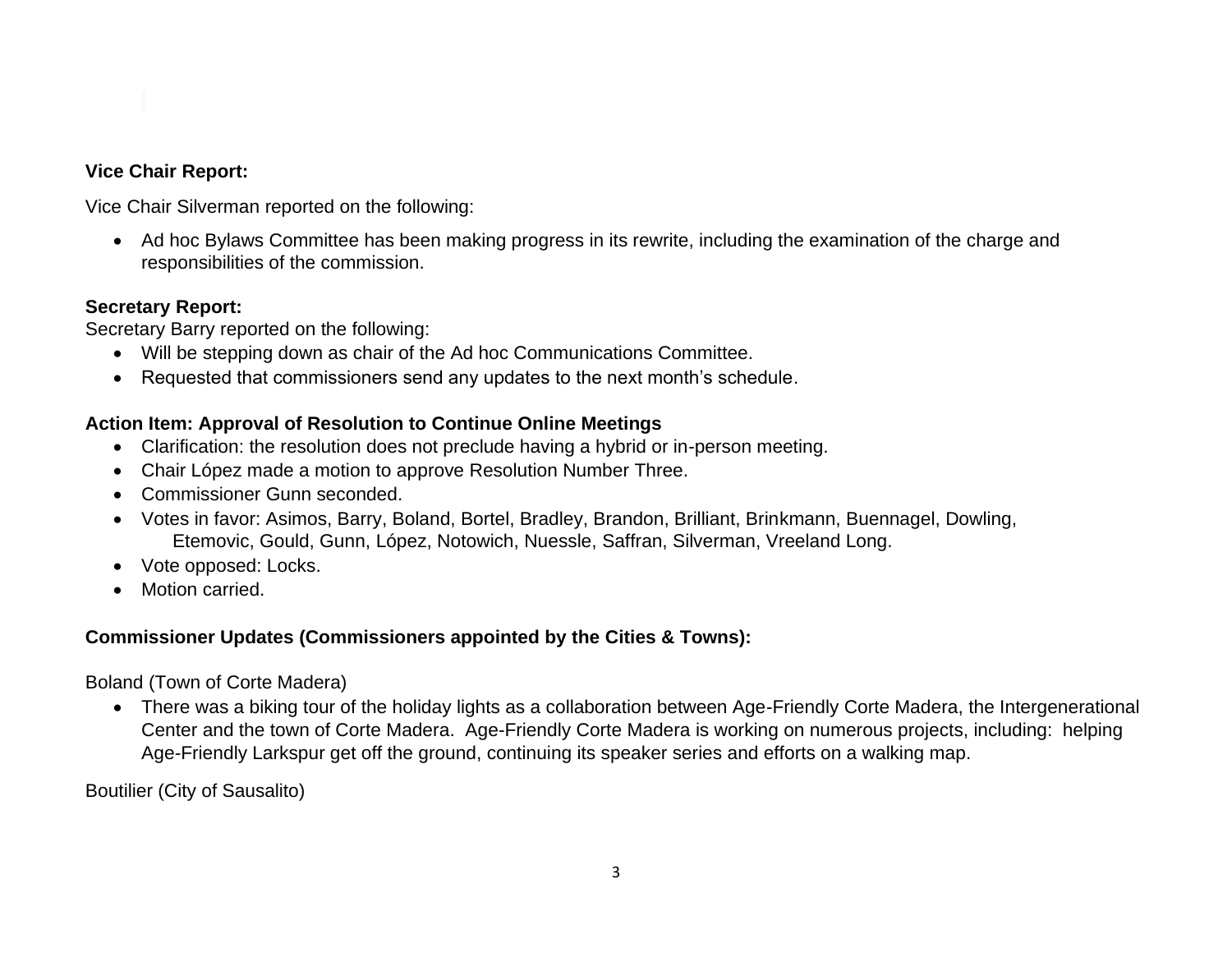• Updating age-friendly survey; giving input to Housing Element group and will be reviewing their questionnaire. Recreation Director Mike Langford is leaving. Tai Chi for Arthritis classes are filling up, including a collaboration with the Corte Madera International Center.

Bradley (Town of Belvedere)

 $\bullet$  N/A

Brilliant (City of Mill Valley)

 $\bullet$  N/A

Buennagel (Town of Fairfax)

• Age-friendly Fairfax continuing to host Breakfast with Friends; had a celebration for those 90 and older; asked that commissioners make other older adults aware of Marin Wildfire Prevention Authority grants.

Dowling (Town of Ross):

• The Ross Age-Friendly task force collaborated with Ross Alliance and Ross Property Owners Association on Winterfest, a gathering in the Ross Commons. Recently had their three-year plan approved by the AARP. Meeting with the Marin Center for Independent Living to plan events around disaster preparedness and reaching people with access and functional needs.

Gould (Town of San Anselmo)

• N/A

Locks (City of San Rafael)

• Age-friendly San Rafael continuing to do outreach. San Rafael is now offering 10 new fitness classes, both in-person and on Zoom. On Jan. 17, the Regency 6 Theater will be showing the Betty White documentary.

Saffran (Larkspur)

• On steering committee for the Villages, which is going well.

Vreeland Long (City of Novato)

• The mayor in 2022 is Eric Lucan and he will be running for supervisor. Mike Milburg, Novato's new council member, attended today's presentation and meeting. Toured Margaret Todd Senior Center and enjoyed learning about new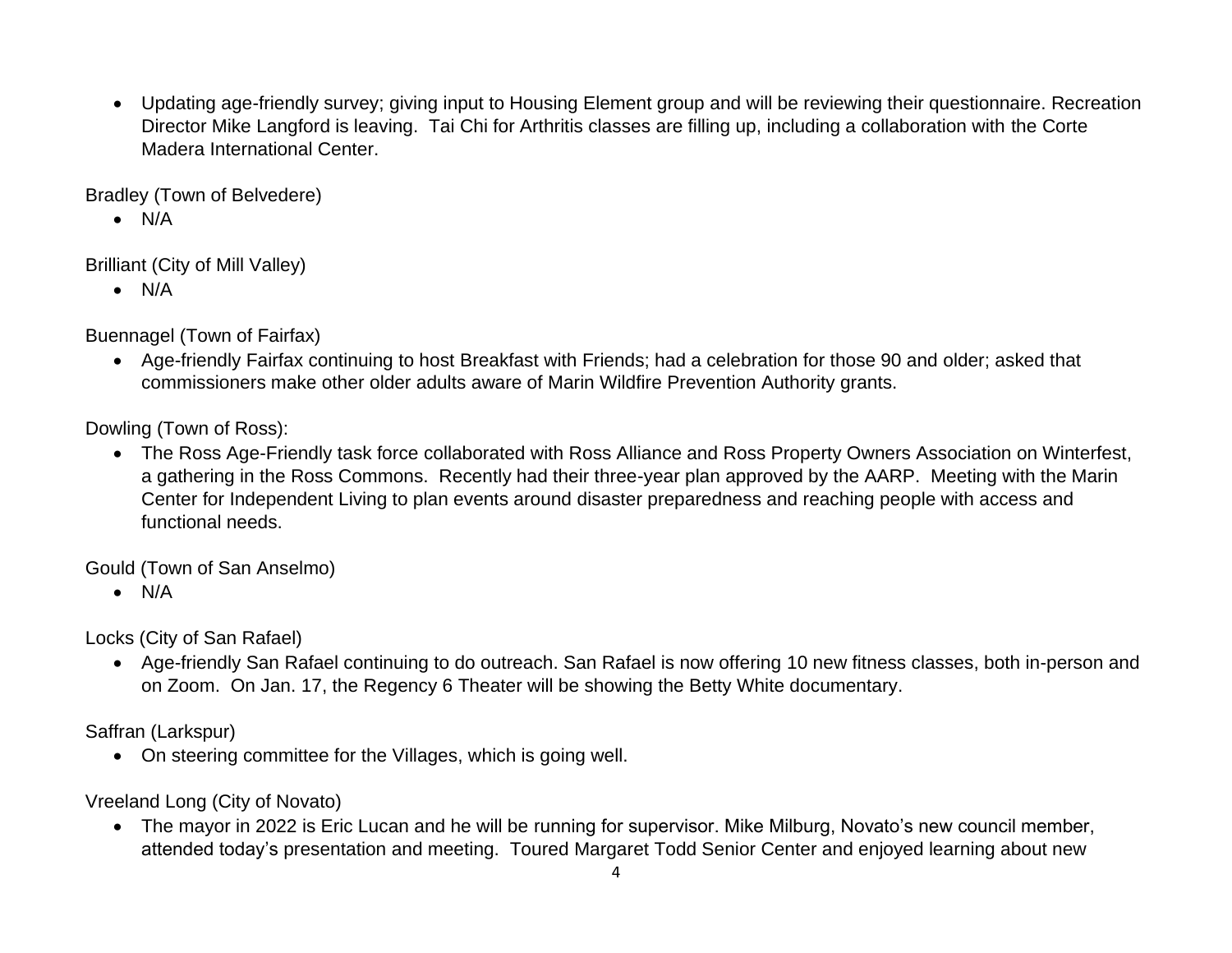pickleball and bocce ball courts. Also toured Homeward Bound and learned that there are 24 new units designated for veterans that are being built.

#### **Committee/Reports & Chairs:**

Executive Committee: Diana López

• N/A

Health and Nutrition: Jasmina Etemovic:

• At Dec. meeting, there was a presentation by Lorraine Wilson from Help @ Hand. The Health and Nutrition committee is looking to assist in the coming year. Next meeting is Jan. 18.

Housing and Transportation: Sylvia Barry

• Last month, Homeward Bound made a presentation. Will invite County assessor and/ or County D.A. to make a presentation about deed fraud. The Housing Element will be discussed at the April meeting. Transdev assumes the contract for paratransit on Feb. 1.

Legislative: Lisa Brinkmann

• Met on Jan. 5, Diana did a presentation on legislative definitions. Bill watch sheet is almost up to date. Senator McGuire is tentatively scheduled to speak at the Feb. meeting.

California Senior Legislature (CSL): Allan Bortel/Lisa Brinkmann

• The CSL caucus has not been meeting; will meet again at the end of Jan.

Planning: Girija Brilliant

• Next meeting is Jan. 26.

Equity, Outreach and Advocacy (EOC): Wendy Nuessle

• Dec. was a business meeting. The meeting in Jan. will have a presentation from Linda Jackson at Aging Action Initiative to learn for tips for advocating for housing for older adults in Marin.

## **Aging Action Initiative (AAI) Update:**

Teri Dowling reported: